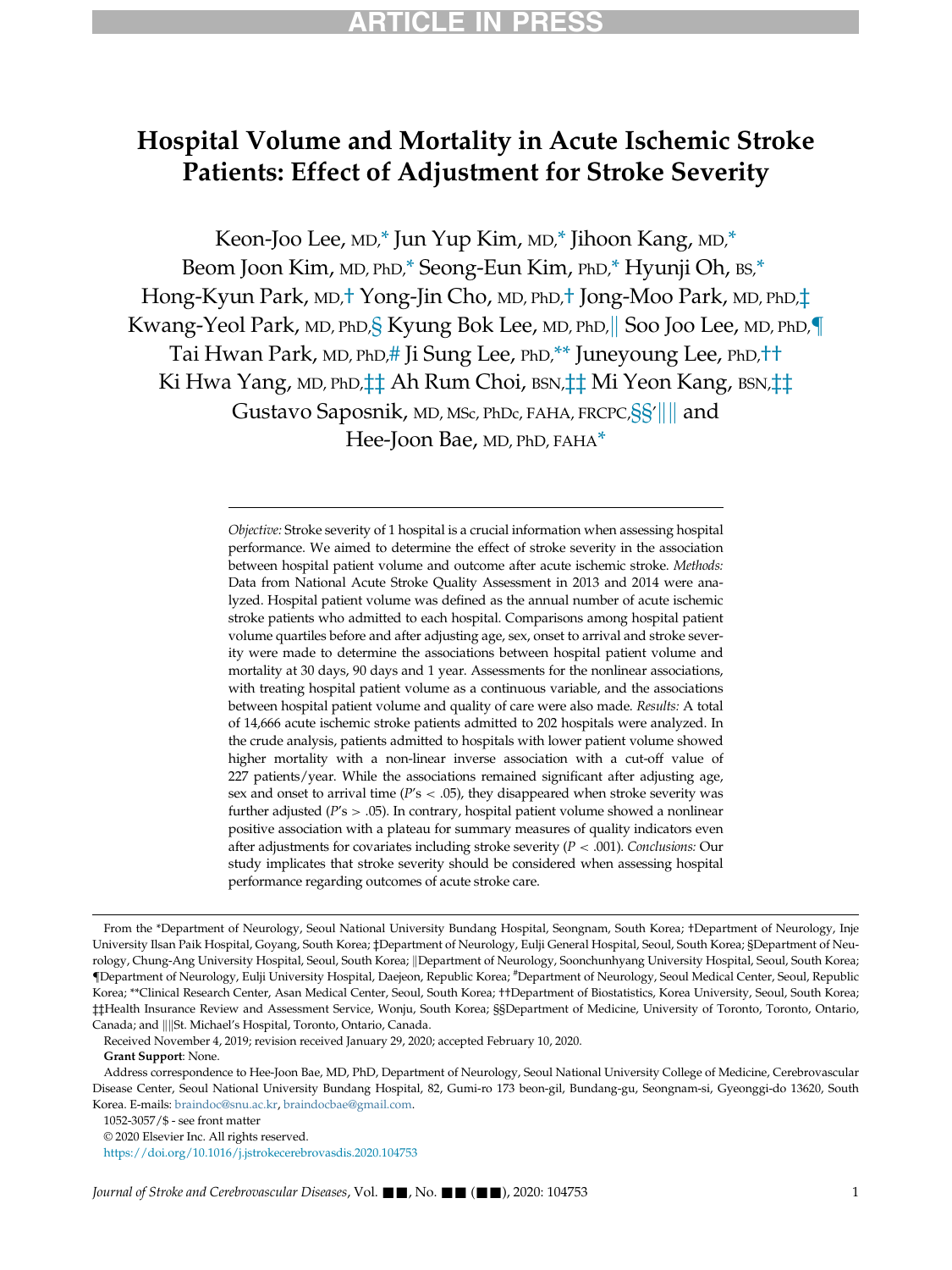Key Words: Cerebrovascular disease/stroke—ischemic stroke—quality of care hospital volume—stroke severity © 2020 Elsevier Inc. All rights reserved.

# Introduction

Larger hospital patient volume generally correlates with better outcomes in various diseases or medical procedures.[1-4](#page-7-0) Previous studies showed that outcomes, which were mortality in most studies, were better in hospitals with larger patient volume than those with smaller one, and this relationship might be attenuated above a specific threshold. A study based on the Medicare claim data between 2004 and 2006 in the US reported that admission to higher-volume hospitals was associated with lower 30-day mortality for acute myocardial infarction, heart failure, and pneumonia, and there was a volume threshold, for example, 910 patients for acute myocardial infarction, above which a higher hospital patient volume had no impact on out-comes.<sup>[1](#page-7-0)</sup> However, another study based on the Get With The Guidelines-Heart Failure registry has reported that hospital patient volume was not associated with in-hospital and 30-day mortality but process measures in patients hospitalized with acute heart failure, $5$  which implicates that hospital patient volume would be a structure metric reflecting quality of hospital care rather than an outcome determinant.

Similar results were replicated in stroke studies using large national databases. $6-8$  These studies showed an inverse relationship between hospital patient volume and mortality in acute stroke population as in other diseases. However, since it has been addressed that stroke severity is the most important prognostic factor for individual stroke patients and inclusion of a stroke severity measure in risk adjustment models for comparing hospital performance on outcomes is recommended, $9,10$  $9,10$  $9,10$  previous studies had their weakness of not including stroke severity in their multivariable models. Especially, previous studies showed that information on stroke severity is crucial for assessing one hospital's performance, especially when mortality is used as an indicator of outcome. $11,12$  $11,12$  However, only 1 study from Denmark adjusted stroke severity for evaluating the effect of stroke patient volume on outcomes and reported that hospital patient volume was not associ-ated with 30-day or 1-year mortality.<sup>[13](#page-8-5)</sup> However, this study included patients discharged from stroke units only and its results have not been reproduced in other studies.

In this context, using data obtained from a national stroke audit in Korea, we intended to elucidate the effect of stroke severity on the associations of hospital patient volume with poststroke mortality at various time points, along with quality of stroke care.

# Methods

#### Study Subjects

The study population was derived from the National Acute Stroke Quality Assessment (NASQA) program performed by Health Insurance Review and Assessment Service (HIRA) in South Korea. $14$  The purpose of NASQA was to evaluate the quality of inpatient care in acute stroke care facilities, and it was conducted at a national level according to the National Health Insurance Act and the Medial Aid Act. Hospitals to which more than ten acute stroke patients were admitted during 3 consecutive months of an assessment period were subjected to this program. Acute stroke patients who had primary diagnostic codes for stroke (I60- I63) by International Classification of Diseases, Tenth Revision (ICD-10) at discharge and who were hospitalized via emergency room within 7 days of symptom onset were enrolled into this program. Since the first assessment in 2005, the assessment was repeated in 2008, 2010, 2011, 2013, 2014, and 2017. For this study, we analyzed the most recent 2-year data from the fifth and sixth assessments in 2013 and 2014 (the 2017's assessment data have not been accessible yet).

Acute ischemic stroke patients were defined by primary discharge diagnostic codes of I63 (ischemic stroke). Patients who were hospitalized multiple times during the assessment periods were included for only once with the first admission and those who were referred to another hospital immediately after admission were considered to be admitted to the referred hospital. Those whose stroke severity were neither checked in the form of National Institute of Health Stroke Scale (NIHSS) nor Glasgow Coma Scale (GCS) were excluded.

This study was approved by the Institutional Review Board of the Seoul National University Bundang Hospital (No. X-1704-393-906), under the Joint Project on Quality Assessment Research by the HIRA. Unique identifiers for patients and hospitals were removed according to the Act on the Protection of Personal Information Maintained by Public Institutions. The database was managed by the HIRA in a separate server, and only the preauthorized researchers were able to access to the database. The data of this study will not be publicly available since it was only available to preauthorized researchers during a limited time period in a separate server managed by HIRA according to Personal Information Protection Act of South Korea.

#### Variables

Hospital patient volume was defined as the annual number of acute ischemic stroke patients who were admitted to each hospital. The annual number of patients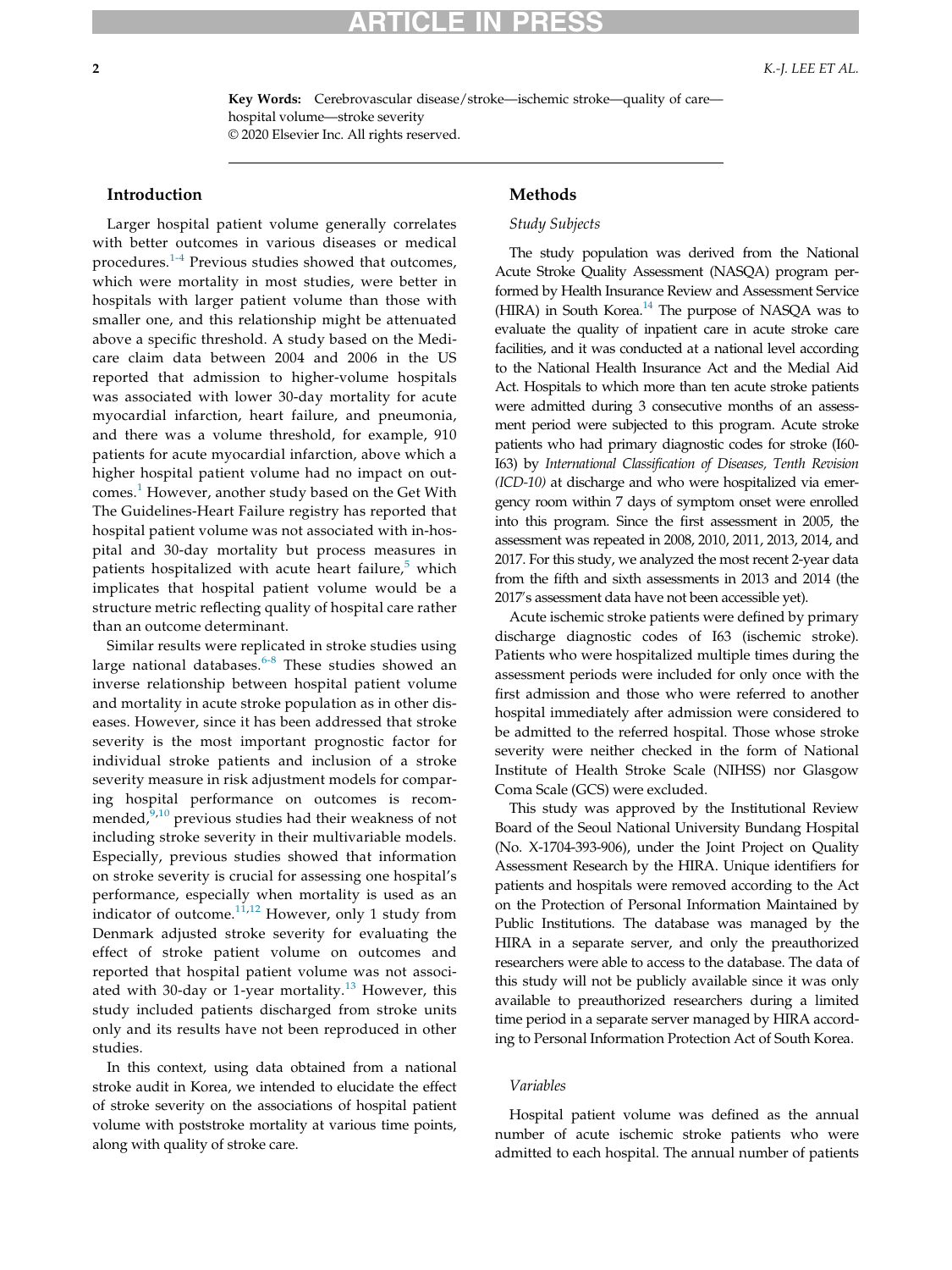## STROKE SEVERITY, PATIENT VOLUME AND OUTCOME 33

was calculated by (1) summating the number of admitted patients during both of the fifth and sixth assessments which were the last 2 available periods of the program, (2) dividing the number by the sum of assessment periods in days (182 days), and (3) finally multiplying the results by 365 days. The hospital patient volume was applied at an individual level to each patient for further analysis.

For the main analysis, stroke onset was defined as the time when a patient or a witness first noticed that he/she had symptoms probably related to ischemic stroke. Onset to arrival time was defined as a time interval between stroke onset and hospital arrival.

Information on stroke severity at the time of admission was collected in a form of either the NIHSS or the GCS score and most cases without the NIHSS had information on the GCS. In order to substitute the GCS into the NIHSS in case without the NIHSS, a logistic regression model was developed for 3-month mortality on each stroke scale with nonlinear terms and adjustments for age and sex, which denotes restricted cubit spline. From the fitted model, predicted 3-month mortality was obtained for each stroke scale. In case that the NIHSS score was missing, we substituted the corresponding NIHSS score whose predicted 3-month mortality was close to that of the patient's GCS score.

The primary outcome measures were mortality at 30 days, 90 days and 1 year after stroke onset. Death was captured through the linkage of the NASQA database with the National Vital Statistics data.

Six quality indicators, which were used as performance measures in the Get With The Guideline (GWTG)-Stroke program, $15$  were selected to assess the quality of acute stroke care in this study with some modifications according to clinical practice in Korea (Table S1 in the Appendix). A summery measure for quality of stroke care in general was defined as a hospital average across all eligible patients of the percentages of the quality indicators that were successfully met for each patient.<sup>[15](#page-8-7)</sup>

#### Statistical Analysis

We created a variable of hospital patient volume quartiles consisting of approximate equal numbers of hospitals. Patient age, sex, onset to arrival and stroke scales were described according to the hospital patient volume quartiles. Comparisons among the quartiles were made using one-way ANOVA, Kruskal-Wallis test, Chi-square test or Fisher's exact test if appropriate.

Associations between hospital patient volume and mortality at 30 days, 90 days and 1year were assessed using generalized estimation equation methods with consideration for a clustering effect of hospitals and then comparisons of event rates among the quartiles were made using the linear contrast test. Subsequent adjustments for 2 sets of covariates were made to explore the independent effect of hospital patient volume to mortality. The first set was age, sex and onset to arrival time and the second one was age, sex, onset to arrival time and NIHSS score.

To examine the nonlinear associations between hospital patient volume and mortality and explore the optimal cut-off value of hospital patient volume for the associations, the original hospital patient volume per year in each hospital was modeled as a continuous variable using restricted cubic spline (RCS) function with 4 knots in the logistic regression model. In case that the nonlinear effect of hospital patient volume was not significant statistically, assessment for a linear effect was made. Analyses were performed without adjustments and with adjustments for 2 sets of covariates, with and without stroke scales as above. Effect modification between specified covariates (stroke severity, number of neurologists, presence of stroke unit, intravenous thrombolysis, endovascular treatment, and geographical locations (urban versus rural)) and hospital patient volume were checked, and if there were a possible effect modification ( $P_{\text{interaction}}$  < .1), a subgroup analysis was also performed. A sensitivity analysis for patients who admitted within 24 hours after symptom onset was done to check the robustness of the results.

Regarding quality of stroke care, comparisons of the quality indicators and the summary measure were made according to the hospital patient volume quartiles. The association between hospital patient volume and the summary measure was assessed with similar models used for analysis of hospital patient volume and mortality. As sensitivity analysis, the robustness of the associations between hospital patient volume and mortality at each time point was examined by excluding the subjects whose NIHSS scores were missing.

All analyses were performed using SAS software ver. 9.4 (SAS institute, Cary, NC), and R software, version 3.4 (R Foundation for Statistical Computing, Vienna, Austria). Two-sided P-value lesser than .05 was considered as statistically significant.

## Results

Among 20,202 acute stroke cases obtained from the fifth and sixth assessments, after excluding 87 duplicated cases and 51 cases whose stroke severity were not recorded in either NIHSS or GCS score, 14,666 acute ischemic stroke patients from 202 hospitals were analyzed (Fig S1 in the Appendix). Characteristics of hospitals and participants selected for this study were described in Table II in the online-only Data Supplement. The mean age was 70 years and 58% were men, and stroke severity in 94% of the patients was recorded in NIHSS with a median score of 3 (interquartile range (IQR), 1-7). Thirty-three percent of hospitals had a stroke unit and 91% had one or more attending neurologist. The distribution of hospital patient volume was presented in Fig S2 in the Appendix.

As dividing into equal number of hospitals, quartiles of hospital patient volume were formed in the cut-off points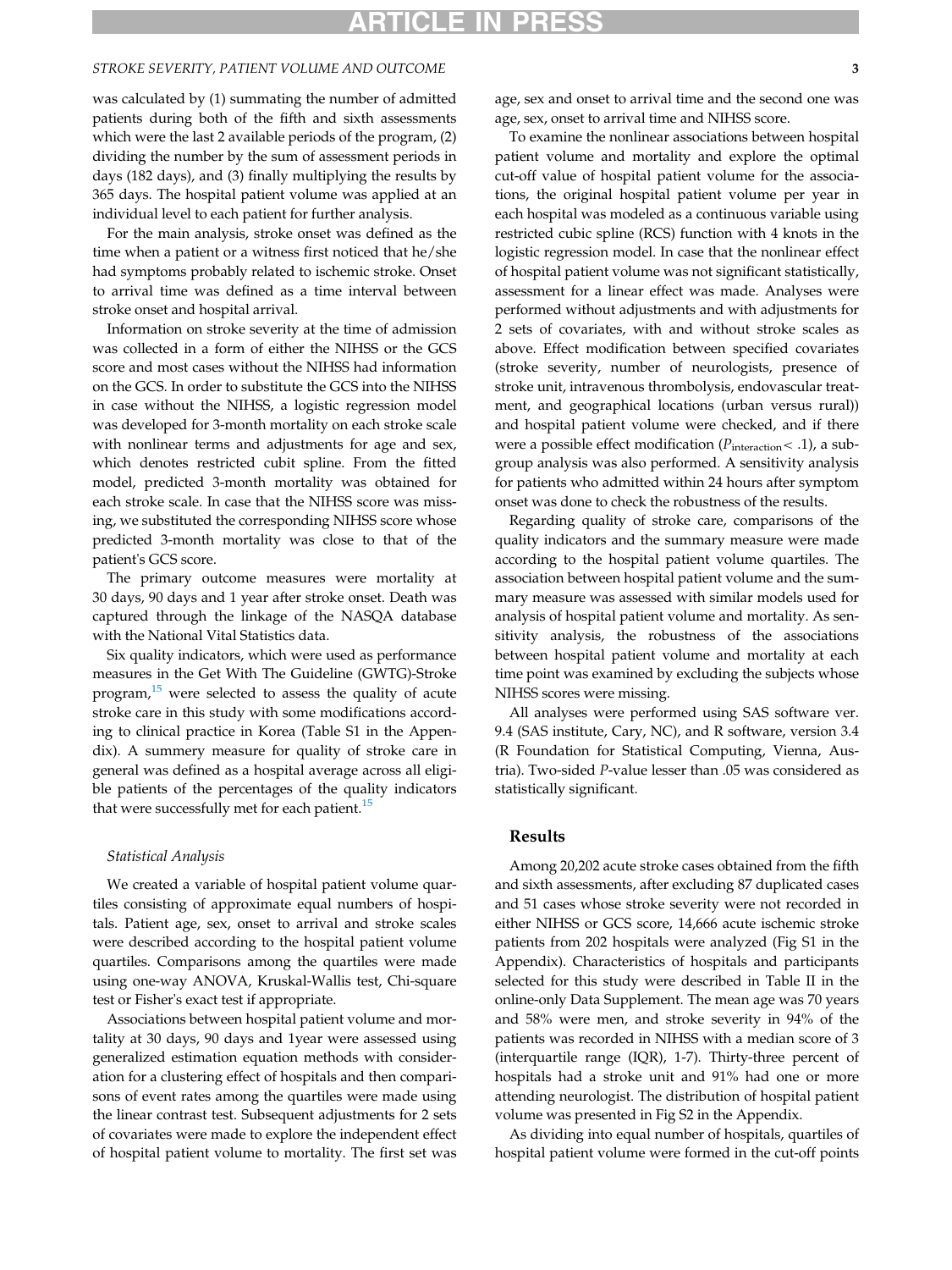<span id="page-3-0"></span>

| Variables                           |                             |                                         | Hospital patient volume                  |                                       |            |
|-------------------------------------|-----------------------------|-----------------------------------------|------------------------------------------|---------------------------------------|------------|
|                                     | 1st quartile<br>$(33/year)$ | 2nd quartile<br>$(34 - 81/\text{year})$ | 3rd quartile<br>$(82 - 227/\text{year})$ | 4th quartile<br>$(>=228/\text{year})$ | $P$ value* |
| Number of hospitals                 | 50                          | 51                                      | 52                                       | 49                                    |            |
| Number of patients                  | 382                         | 1197                                    | 3718                                     | 9369                                  |            |
| Age (mean $\pm$ SD)                 | $73.0 \pm 12.5$             | $72.4 \pm 12.0$                         | $69.9 \pm 12.6$                          | $68.8 \pm 12.5$                       | < .0001    |
| Male sex $(N, \%)$                  | 219(57.3)                   | 612(51.1)                               | 2166 (58.3)                              | 5474 (58.4)                           | < .0001    |
| Onset to arrival time (hr)          | $5(1-24)$                   | $5(2-20)$                               | $5(1-22)$                                | $7(2-26)$                             | < .0001    |
| Stroke scale type $(N, \%)$         |                             |                                         |                                          |                                       | < .0001    |
| <b>NIHSS</b>                        | 274(71.7)                   | 974 (81.4)                              | 3509 (94.4)                              | 8988 (95.9)                           |            |
| <b>GCS</b>                          | 108(28.3)                   | 223(18.6)                               | 209(5.6)                                 | 381(4.1)                              |            |
| Stroke scale scores (median, IQR)   |                             |                                         |                                          |                                       |            |
| <b>NIHSS</b>                        | $4(2-9)$                    | $4(2-9)$                                | $3(2-7)$                                 | $3(1-7)$                              | < .0001    |
| <b>GCS</b>                          | $14(11-15)$                 | $15(12-15)$                             | $15(12-15)$                              | $15(13-15)$                           | .0102      |
| NIHSS (substituted)                 | $5(3-11)$                   | $5(2-10)$                               | $4(2-8)$                                 | $4(1-7)$                              | < .0001    |
| NIHSS (substituted) > 10 (N, $\%$ ) | 110(28.8)                   | 300(25.1)                               | 773 (20.8)                               | 1800 (19.2)                           | $-.0001$   |

Table 1. Patient characteristics among hospital patient volume quartiles

<span id="page-3-2"></span>\*P value by ANOVA, Kruskal-Wallis test or Chi-square test.

of less than or equal to 33, 34-81, 82-227, and greater than or equal to 228 patients per year. Patients treated in the lowest quartile hospitals were more likely to be older and hospitalized earlier and less likely to be men compared to those treated in the higher quartile hospitals ([Table 1\)](#page-3-0). The proportions of patients whose stroke severity was assessed with NIHSS increased as the hospital patient volume increased.

At each time point of 30-day, 90-day and 1 year, mortality was highest in the lowest quartile (from 8% at 30-day, to 24% at 1 year), and as the hospital patient volume increased, the crude mortality at each time point of 30 day, 90-day and 1-year decreased ( $P<sub>trend</sub>'s < .01$ ) ([Table 2\)](#page-3-1). After adjusting for age, sex and onset to arrival time, the differences among quartiles were attenuated and, after additional adjustment for NIHSS, the differences disappeared ( $P_{\text{trend}}$ 's > .05).

RCS curves describing the associations between hospital patient volume and mortality at each time point and treating hospital patient volume per year as a continuous variable without adjustment shows a decreasing trend of mortality with increase of hospital patient volume fol-lowed by a plateau above a certain cut-off point ([Fig 1\)](#page-4-0). The nonlinear term of hospital patient volume was statistically significant for mortality at 30 days, 90 days and 1 year, respectively ( $P's < .001$ ), with the cut-off value for the starting point of the plateau at 227 patients/year defined by the knot formed in the RCS curves. When adjusted for age, sex and onset to arrival time, the RCS curves seemed to be more flattened. The nonlinear terms

<span id="page-3-1"></span>

|                                       |                             | P value for trend $(P_{\text{trend}})^{\ddagger}$ |                                        |                                       |          |
|---------------------------------------|-----------------------------|---------------------------------------------------|----------------------------------------|---------------------------------------|----------|
|                                       | 1st quartile<br>$(33/year)$ | 2nd quartile<br>$(34-81/\text{year})$             | 3rd quartile<br>$(82-227/\text{year})$ | 4th quartile<br>$(>=228/\text{year})$ |          |
| Crude Mortality $(\%)$                |                             |                                                   |                                        |                                       |          |
| $30$ -day                             | 8.4                         | 7.4                                               | 5.8                                    | 4.6                                   | .0077    |
| $90$ -day                             | 14.8                        | 11.1                                              | 8.6                                    | 7.2                                   | .0004    |
| 1-year                                | 24.2                        | 20.2                                              | 15.9                                   | 13.2                                  | $-.0001$ |
| Adjusted mortality 1 $(\%)^*$         |                             |                                                   |                                        |                                       |          |
| $30$ -day                             | 5.0                         | 4.4                                               | 3.9                                    | 3.3                                   | .054     |
| $90$ -day                             | 9.4                         | 7.0                                               | 6.1                                    | 5.5                                   | .0049    |
| 1-year                                | 14.8                        | 12.4                                              | 10.8                                   | 9.3                                   | .0013    |
| Adjusted mortality 2 $(\%)^{\dagger}$ |                             |                                                   |                                        |                                       |          |
| $30$ -day                             | 2.3                         | 1.9                                               | 2.2                                    | 2.2                                   | .90      |
| $90$ -day                             | 5.4                         | 3.7                                               | 3.9                                    | 4.0                                   | .23      |
| 1-year                                | 10.5                        | 8.7                                               | 8.6                                    | 8.1                                   | .12      |

Table 2. Mortality at 30 days, 90 days and 1-year according to hospital patient volume quartiles

Logistic regression with generalized estimating equation model was used in all models to account for the hospital clustering effect.

<span id="page-3-4"></span><span id="page-3-3"></span>\*Adjusted for age, sex, onset to arrival time.

† Adjusted for age, sex, onset to arrival time and NIHSS.

‡ P-value by linear contrast test.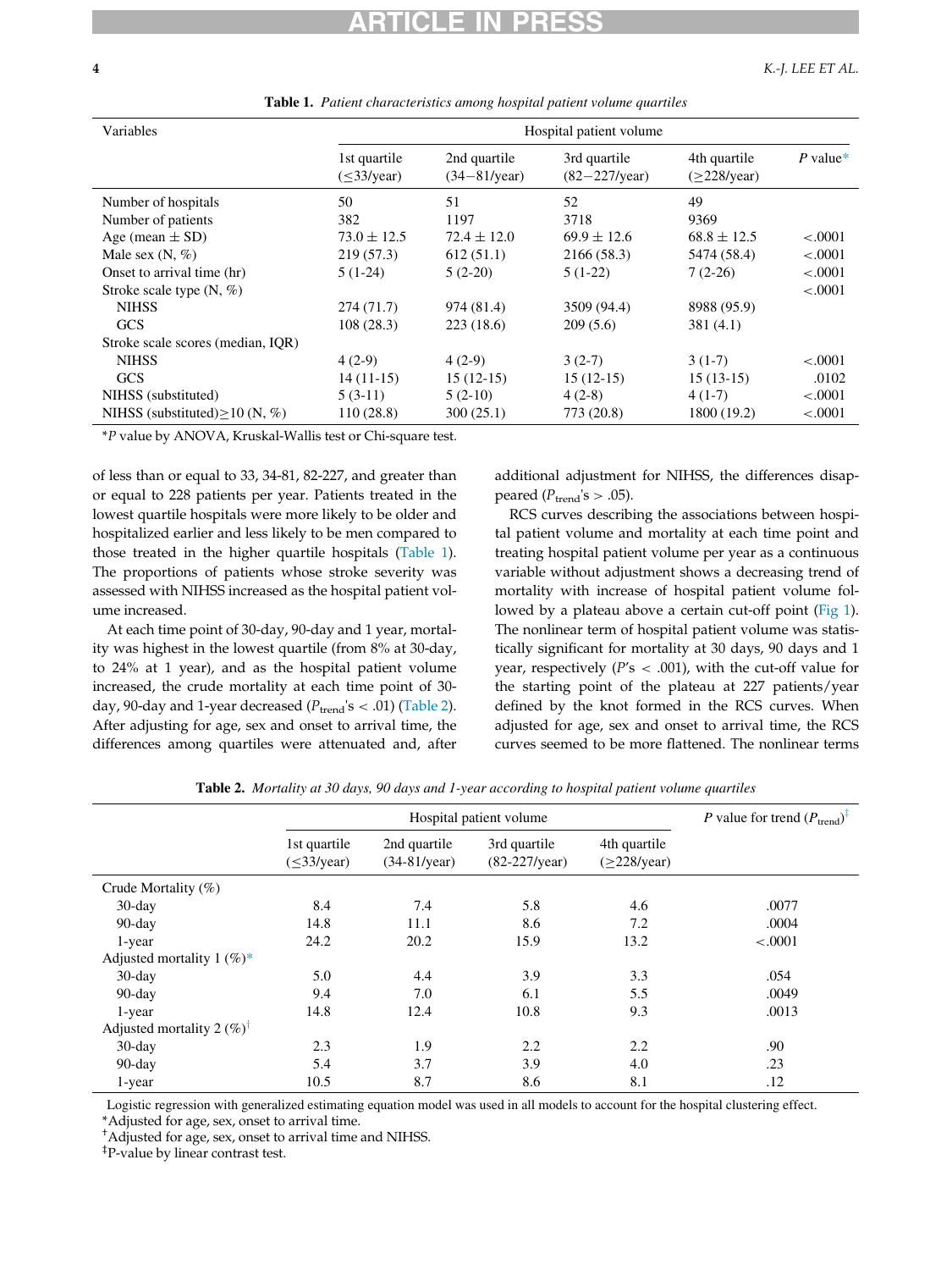

#### <span id="page-4-0"></span>STROKE SEVERITY, PATIENT VOLUME AND OUTCOME 5

Figure 1. Association between hospital patient volume and mortality at (A) 30-days, (B) 90-days, and (C) 1-year time points, before and after adjusting age, sex and onset to arrival time.

of hospital patient volume were still statistically significant for mortality at 30 days ( $P = .03$ ), 90 days ( $P = .003$ ) and 1 year ( $P = .004$ ), with the identical cut-off value of 227 patients per year. After additionally adjusted for NIHSS, the statistical significance for the nonlinear term of hospital patient volume disappeared ( $P's \ge .05$ ) [\(Fig 2](#page-4-1)).

<span id="page-4-1"></span>

Figure 2. Association between hospital patient volume and mortality at (A) 30-days, (B) 90-days, and (C) 1-year time points after adjusting age, sex, onset to arrival time and stroke severity.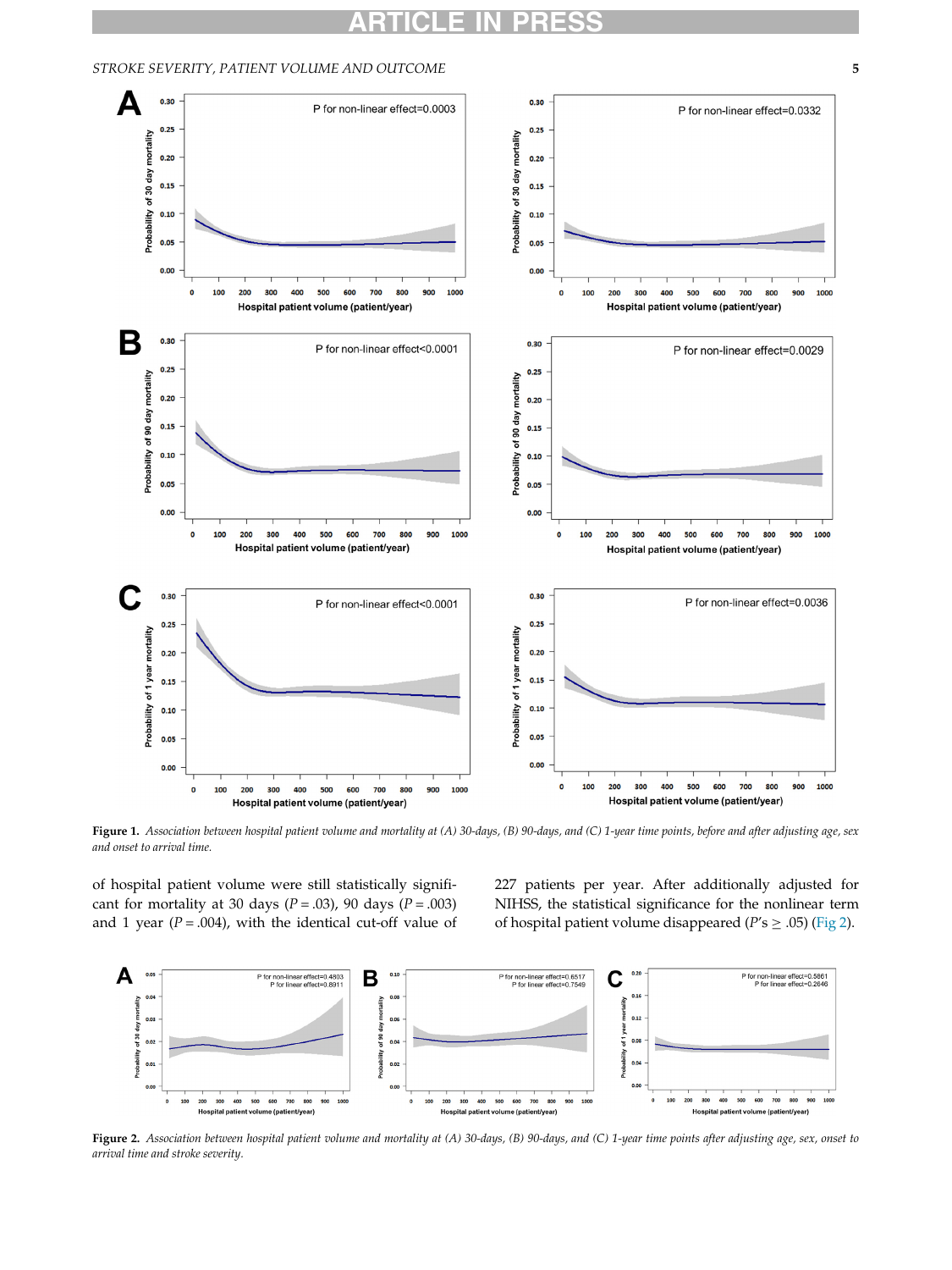<span id="page-5-0"></span>

|                                                                                   | Hospital patient volume     |                                       |                                        |                                   |            |  |  |
|-----------------------------------------------------------------------------------|-----------------------------|---------------------------------------|----------------------------------------|-----------------------------------|------------|--|--|
| Quality of care indicators                                                        | 1st quartile<br>$(33/year)$ | 2nd quartile<br>$(34-81/\text{year})$ | 3rd quartile<br>$(82-227/\text{year})$ | 4th quartile<br>$($ >228/year $)$ | $P$ value* |  |  |
| Acute management                                                                  |                             |                                       |                                        |                                   |            |  |  |
| IV tPA within adequate time window                                                | 23(79.3)                    | 94 (86.2)                             | 341 (97.7)                             | 760 (98.4)                        | $-.0001$   |  |  |
| Early antithrombotics                                                             | 359 (99.7)                  | 1152 (99.9)                           | 3608 (100.0)                           | 9031 (100.0)                      | .0769      |  |  |
| Discharge management                                                              |                             |                                       |                                        |                                   |            |  |  |
| Antithrombotics at discharge                                                      | 310 (86.1)                  | 1021(88.6)                            | 3308 (91.7)                            | 8546 (94.6)                       | $-.0001$   |  |  |
| Anticoagulation for AF or flutter                                                 | 33(82.5)                    | 95 (92.2)                             | 467 (99.8)                             | 1356 (99.9)                       | $-.0001$   |  |  |
| Education for smoking cessation                                                   | 64(90.1)                    | 299 (98.7)                            | 1059(100.0)                            | 2478 (100.0)                      | $-.0001$   |  |  |
| Lipid lowering agent at discharge                                                 | 242(63.4)                   | 704 (58.8)                            | 2674 (71.9)                            | 7415 (79.1)                       | $-.0001$   |  |  |
| Summary measure of quality of care (per hospital) <sup><math>\bar{ }</math></sup> | $81.6 \pm 12.5$             | $82.2 \pm 10.1$                       | $88.4 \pm 7.8$                         | $91.3 \pm 5.5$                    | $-.0001$   |  |  |

Table 3. Quality of care indicators according to hospital patient volume

<span id="page-5-1"></span>\*P-value by ANOVA, Chi-square test or Fisher's exact test. †

Hospital average across all eligible patients of the percentages of the quality indicators that were successfully met for each patient.

Most of the quality indicators seemed to be better in the highest quartile hospitals with the average summary mea-sure of 91% ([Table 3](#page-5-0)). IV tPA within adequate time window was much lower in the lowest quartile hospitals (79%) compared to the highest quartile hospitals (98%). Also, other quality indicators which were antithrombotics at discharge (86% in the lowest quartile versus 94% in the highest quartile), anticoagulation for atrial fibrillation or flutter (83% in the lowest quartile versus 99% in the highest quartile), education for smoking cessation (90% in the lowest quartile versus 100% in the highest quartile) and lipid lowering drug at discharge (63% in the lowest quartile versus 79% in the highest quartile) showed marked differences according to hospital patient volume quartiles. Analysis of the association between hospital patient volume and the summary measure of quality of care showed an increasing trend among quartiles even after the adjustments for age, sex, onset to arrival time and NIHSS, and using hospital patient volume per year as continuous variable and applying RCS curves to models also revealed a nonlinear association  $(P < 0.001)$  with a cutoff value of 309 patients per year (Fig S3 and Table S3 in the Appendix).

An effect modification ( $P_{interaction}$  <.05) was found for stroke severity (30-day mortality), number of neurologists (30-day, 90-day and 1-year mortality), and geographical area (30-day and 90-day mortality) in the association between hospital patient volume and mortality. However, the subgroup analysis of each variable showed a statistically significant nonlinear association only in the urban areas ( $P = .03$ ) for hospital patient volume and 90-day mortality (Fig S4 to S8 in the Appendix).

Sensitivity analysis confining the analysis to the patients whose stroke severity was checked in the form of NIHSS showed the same results that the non-linear association between hospital patient volume and mortality at each time point with a certain cut-off value disappeared after adjustment for NIHSS and the differences in mortality among hospital patient volume quartiles were markedly attenuated (Fig S9 to S11 in the Appendix). Also, sensitivity analysis for the patients who admitted within 24 hours after symptom onset showed a similar result, supporting the robustness of our results (Table S4 and Fig S12 in the Appendix).

## Discussion

The results of crude analysis regarding the association between hospital patient volume and mortality in our study were similar to those of previous studies; $7,13$  $7,13$ decreasing mortality with increasing hospital patient volume with a certain ceiling, 227 ischemic stroke patients per year in our study. However, after adjusting for stroke severity, the associations between hospital patient volume and mortality disappeared regardless of mortality time points. In contrast, the effect of hospital patient volume on quality of stroke care remained significant even after adjustment for stroke severity.

Inverse correlations between hospital patient volume and mortality in acute ischemic stroke were previously reported in large population-based studies. One study which analyzed 26,676 Canadian stroke patients from a national database showed lower mortality at discharge and 7-day time point in higher patient volume hospitals.<sup>[6](#page-8-0)</sup> Another study which included more than 70,000 patients from 162 Canadian hospitals showed a ceiling point at 165 or 100 ischemic stroke patients per year for 30-day mortality by 2 different analytical methods.<sup>[7](#page-8-8)</sup> These studies had an important implication for stroke care with the message that more experiences and better process in patient care might improve patient outcome.

But these previous studies did not consider stroke severity in the analysis. The importance of stroke severity in comparing hospital performance should not be ignored. A recent study showed that adjusting NIHSS scores substantially changed the performance ranking among hospitals and noted that stroke severity should be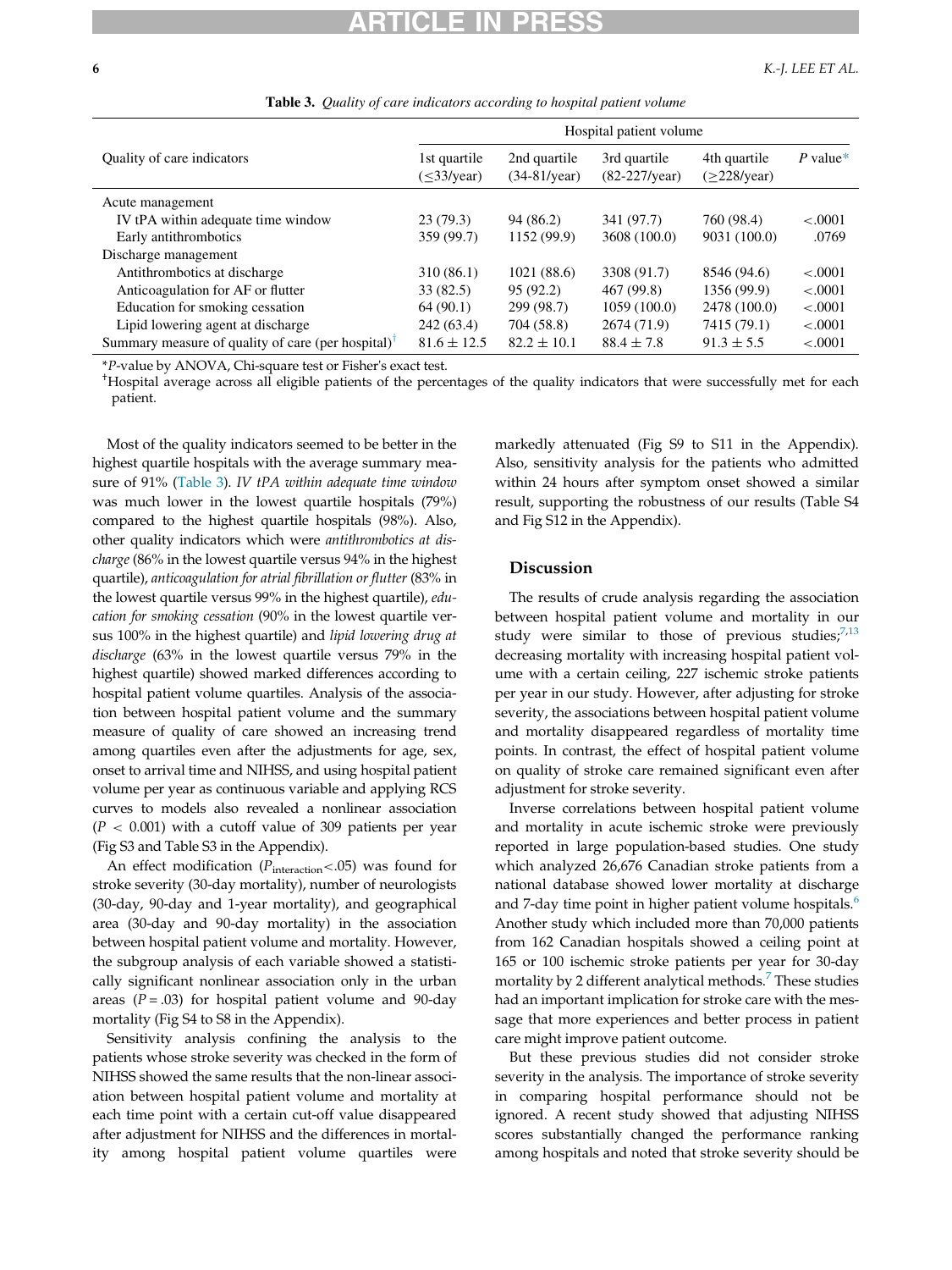# STROKE SEVERITY, PATIENT VOLUME AND OUTCOME 7

considered in the model for evaluating 30-day mortality as an indicator for hospital performance.<sup>[11](#page-8-3)</sup> NIHSS score is a strong determinant of outcome in stroke and should be considered in outcome assessment. $16,17$  $16,17$  In this aspect, we have confirmed that stroke severity is an important confounder which can affect the results of a study seriously and should be considered when analyzing the effect of hospital patient volume on stroke outcomes. Also, our study has an own strength with assessing the effect of hospital patient volume on outcomes at various time points from short-term (30-days) to long-term (1-year) perspectives. Mortality at 30-day time point is the widely used indicator for hospital performance.<sup>[1,](#page-7-0)[11](#page-8-3)</sup> Otherwise, the outcomes at 3-month time point is the classically used outcomes in clinical trials for acute stroke treatment.<sup>[18](#page-8-11)[,19](#page-8-12)</sup> Also, mortality at 1-year shows high correlation with functional outcome at 3-month, thus could be a surrogate of 3-month functional outcome.<sup>[20](#page-8-13)</sup>

There has been a question raised from the previous studies why small hospital patient volume seemed to be associated with poorer outcome in ischemic stroke. While the previous explanation focused on more experience in medical practice and better process of care in hospitals with large patient volume,  $<sup>6</sup>$  $<sup>6</sup>$  $<sup>6</sup>$  another explanation could be the</sup> difference in patient characteristics between hospitals with

small and large hospital patient volume. As shown in [Table 1](#page-3-0) and Fig S3 in the Appendix, those patients who are old and have severe stroke seem to admit to hospitals with lower patient volume, thus have higher mortality. Similar patterns have been reported in the prior studies.<sup>6,[7](#page-8-8),[13](#page-8-5)</sup>

The difference in quality of stroke care according to hospital patient volume was clearly demonstrated in our study. [Figure 3](#page-6-0) shows that quality of stroke care was better in those admitted in higher hospital patient volume regardless of age, sex, onset to arrival time or stroke severity and hospital patient volume had an association with quality of care. This is similar to a study from Denmark which used a large nationwide database.<sup>[13](#page-8-5)</sup> This study, which included more than 60,000 patients from 61 stroke units, reported that length of hospital stay was shorter and processes of early stroke care were better in stroke units with higher patient volume.

As processes of stroke care are shown to be better in higher patient volume hospitals even after adjustment for stroke severity, another question arises whether mortality is an appropriate tool to evaluate hospital performance regarding acute stroke care. While there had been continuous attempts to use mortality as an outcome indicator for hospital performance in acute stroke care, $2^{1-23}$  there was a concern that using 30 day mortality as an outcome

<span id="page-6-0"></span>

Figure 3. Association between hospital patient volume and summary measure of quality of care indicators after adjusting age, sex, onset to arrival time and stroke severity.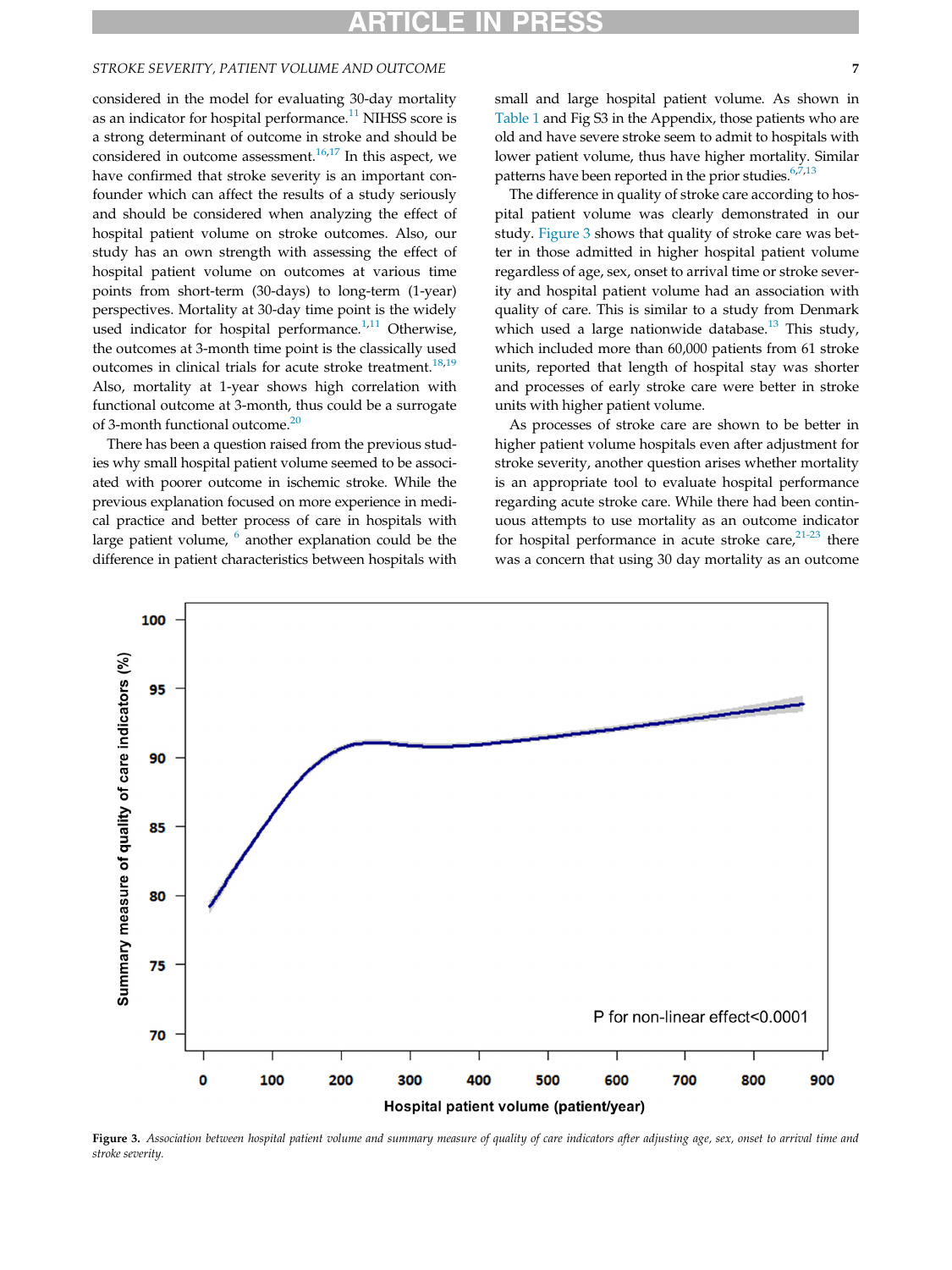measure may mischaracterize hospital performance as those hospitals where more severe stroke patients admit would be disadvantaged.<sup>9[,10](#page-8-2)</sup> Our results showed that even mortality at longer time points up to 1 year might not be a proper outcome measure for quality of stroke care. As recent clinical trials for the acute stroke patients adopt functional outcome rather mortality as a primary efficacy outcome, $18,19$  $18,19$  other outcome measures such as a modified Rankin's scale could be an alternative choice and measuring them in regular terms during routine practice or in programs for assessing quality of stroke care should be considered for evaluating hospital performance.

There were possible effect modifications in the association between hospital patient volume and mortality for stroke severity, hyperacute treatments, number of neurologists, and geographical areas which suggest the association might differ in certain subgroup of patients (Fig S4 to S8 in the Appendix). For example, it could be suggested from the subgroup analysis results that hospital patient volume might be negatively correlated with mortality in patients with severe stroke, those underwent endovascular treatment, or those who live in urban areas. Further studies are needed to answer this question, under specific research hypotheses with larger sample size.

Limitations of our study should be noted. First, we transformed GCS scores into NIHSS scores and used them in analysis in patients whose NIHSS was missing. As the proportion of those patients whose NIHSS was transformed from GCS seemed to differ according to hospital patient volume, we conducted the sensitivity analysis by excluding those patients from analysis and the results did not change grossly (Fig S9 to S11 in Appendix). Second, as hospitals with very small patient volume (3 or less patients per month) were not included in the NASQA program, there was a chance for potential sampling bias. In year 2014, there were 43 tertiary hospitals and 283 general hospitals in Korea, $^{24}$  $^{24}$  $^{24}$  thus our study population might not fully represent stroke care hospitals in Korea. Third, as the NASQA program was conducted only for 3 months in each assessment and the HIRA gave participating hospitals a financial incentive since 2011, the assessment itself could have influenced the practice during the assessment periods in various ways. Forth, the measurement of stroke severity was not validated within or between hospitals. Fifth, the annual hospital patient volume was estimated just by extending the number of patients during the program period (6 months) to 1 year, and the actual annual number of patients could be somewhat different.

### <span id="page-7-0"></span>Conclusion

<span id="page-7-1"></span>Unlike most of the previous studies, hospital patient volume lost its association with mortality at 30 days, 90 days and 1 year after adjusting stroke severity while the associations with quality of stroke care remained. These results implicate stroke severity should be adjusted

in evaluating hospital performance regarding stroke outcomes and mortality might not be an appropriate measure for this purpose.

## Acknowledgments

This study was performed by the Joint Project on Quality Assessment Research of the Health Insurance Review and Assessment Service, South Korea.

### Author Contributions

Keon-Joo Lee: drafting the manuscript, study concept and design, analysis and interpretation of data; Jun Yup Kim: acquisition of data; Jihoon Kang: interpretation of data; Beom Joon Kim: interpretation of data; Seong-Eun Kim: acquisition of data; Hyunji Oh: acquisition of data; Hong-Kyun Park: interpretation of data, study concept and design; Yong-Jin Cho: interpretation of data; Jong-Moo Park: interpretation of data; Kwang-Yeol Park: interpretation of data; Kyung Bok Lee: interpretation of data; Soo Joo Lee: interpretation of data; Tai Hwan Park: interpretation of data; Ji Sung Lee: analysis and interpretation of data; Juneyoung Lee: interpretation of data; Ki Hwa Yang: acquisition of data; Ah Rum Choi: acquisition of data; Mi Yeon Kang: acquisition of data; Gustavo Saposnik: interpretation of data, critical revision of manuscript for intellectual content; Hee-Joon Bae: study supervision, study concept and design, critical revision of manuscript for intellectual content, interpretation of data.

# Conflict of Interest

None.

#### Supplementary materials

Supplementary material associated with this article can be found in the online version at doi[:10.1016/j.jstrokecere](https://doi.org/10.1016/j.jstrokecerebrovasdis.2020.104753) [brovasdis.2020.104753](https://doi.org/10.1016/j.jstrokecerebrovasdis.2020.104753).

# References

- 1. Ross JS, Normand S-LT, Wang Y, et al. Hospital volume and 30-day mortality for three common medical conditions. N. Engl. J. Med. 2010;362:1110-1118. [Internet] Available at [http://www.nejm.org/doi/abs/10.1056/](http://www.nejm.org/doi/abs/10.1056/NEJMsa0907130) [NEJMsa0907130.](http://www.nejm.org/doi/abs/10.1056/NEJMsa0907130)
- 2. [Gaieski DF, Edwards JM, Kallan MJ, et al. The relation](http://refhub.elsevier.com/S1052-3057(20)30130-0/sbref0002)[ship between hospital volume and mortality in severe](http://refhub.elsevier.com/S1052-3057(20)30130-0/sbref0002) [sepsis. Am. J. Respir. Crit. Care Med. 2014;190:665-674.](http://refhub.elsevier.com/S1052-3057(20)30130-0/sbref0002)
- 3. [Hannan EL, Wu C, Ryan TJ, et al. Do hospitals and sur](http://refhub.elsevier.com/S1052-3057(20)30130-0/sbref0003)[geons with higher coronary artery bypass graft surgery](http://refhub.elsevier.com/S1052-3057(20)30130-0/sbref0003) [volumes still have lower risk-adjusted mortality rates.](http://refhub.elsevier.com/S1052-3057(20)30130-0/sbref0003) [Circulation 2003;108:795-801.](http://refhub.elsevier.com/S1052-3057(20)30130-0/sbref0003)
- 4. [Kahn JM, Goss CH, Heagerty PJ, et al. Hospital volume](http://refhub.elsevier.com/S1052-3057(20)30130-0/sbref0004) [and the outcomes of mechanical ventilation. N. Engl. J.](http://refhub.elsevier.com/S1052-3057(20)30130-0/sbref0004) [Med. 2006;355:41-50.](http://refhub.elsevier.com/S1052-3057(20)30130-0/sbref0004)
- 5. Kumbhani DJ, Fonarow GC, Heidenreich PA, et al. Association between hospital volume, processes of care, and outcomes in patients admitted with heart failure: insights from get with the guidelines-heart failure. Circulation